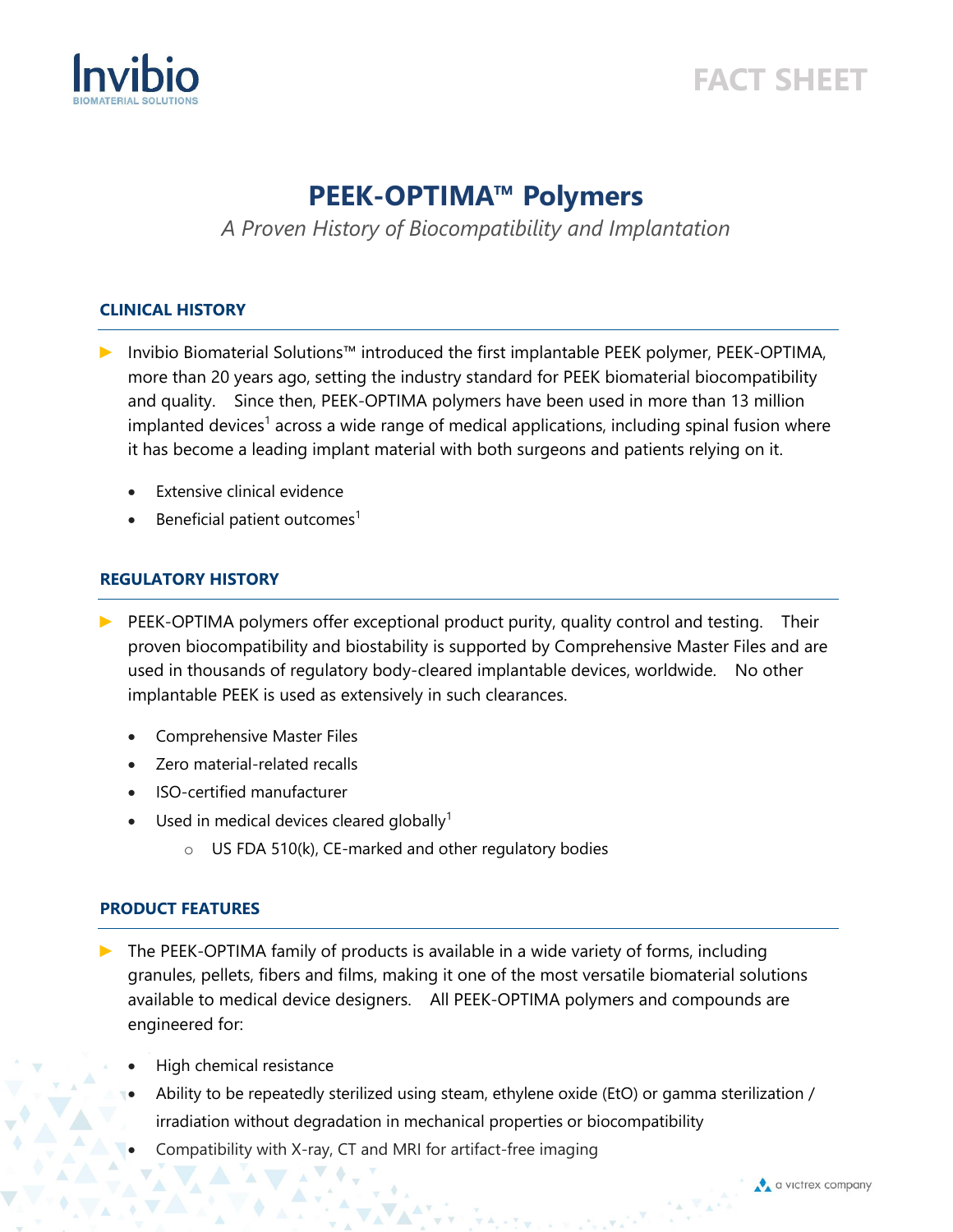



# **PEEK-OPTIMA™ Polymers**

### *A Proven History of Biocompatibility and Implantation*

- Extremely low levels of extractables and leachables
- Excellent mechanical properties such as stiffness, toughness and durability
- Ease of Manufacturing including precision machining, injection molding and extrusion

#### **PRODUCT BENEFITS**

- ► As a metal-free alternative, the effectiveness of PEEK-OPTIMA polymer solutions and the potential to improve treatment is demonstrated through enhanced research and clinical evidence.
	- **Biocompatibility**
	- Broad regulatory clearances globally
	- Modulus similar to bone
	- Reduced stress shielding
	- Artifact-free imaging
	- Eliminates the risk of allergies from metal
	- Lightweight and warmer compared to metal
	- Strong, durable and highly resistant to creep<sup>2</sup> and fatigue
	- No metal after-taste when used in dental implant prosthetics

### **CLINICAL APPLICATIONS**

- ► PEEK-OPTIMA polymers and compounds are available in a range of grades and forms that offer nearly unlimited medical design and manufacturing flexibility across highly diverse applications requiring implantation or blood, bone and tissue contact for greater than 30 days:
	- Spinal interbody fusion
	- Spinal rods for dynamic stabilization and motion preservation
	- Trauma plates for fracture fixation
	- Hammertoe and wedges for foot and ankle applications
	- Cranio-maxillofacial (CMF) patient-specific implants
	- Suture anchors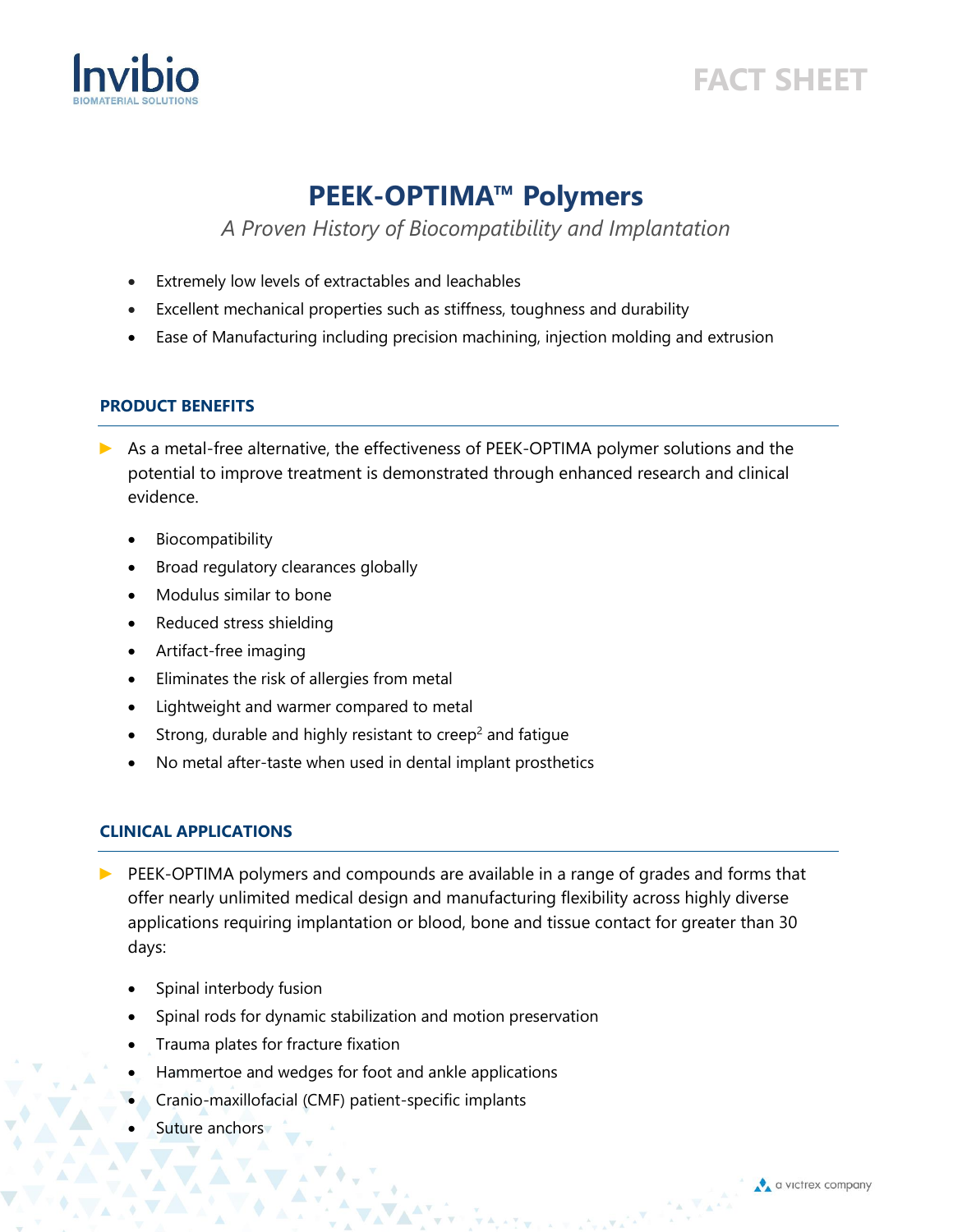

# **FACT SHEET**

### **PEEK-OPTIMA™ Polymers**

*A Proven History of Biocompatibility and Implantation*

- Femoral implants
- Dental implant prosthetics
- Total and partial joint replacement
- Cardiovascular implants including artificial heart
- Drug Delivery systems

#### **REFERENCES**

- 1. Supporting information available upon request.
- 2. Ferguson SJ, et al. The long-term mechanical integrity of non-reinforced PEEK-OPTIMA polymer for demanding spinal applications experimental and finite-element analysis. *Eur Spine J.* 2006;15(2):149-156.



### **Invibio Ltd.**

Technology Centre, Hillhouse International Thornton Cleveleys, Lancashire FY5 4QD United Kingdom

Tel: +44 (0) 1253 898000 FAX: +44 (0) 1253 898001

#### **Invibio Inc.**

300 Conshohocken State Road Suite 120 West Conshohocken, PA 19428 USA

866-INVIBIO (468-4246) Tel: +484 342 6004 FAX: +484 342 6005

For further information call us toll free at 866-INVIBIO or +44 (0)1253 898000 or please visit our website at: ► **www.invibio.com**